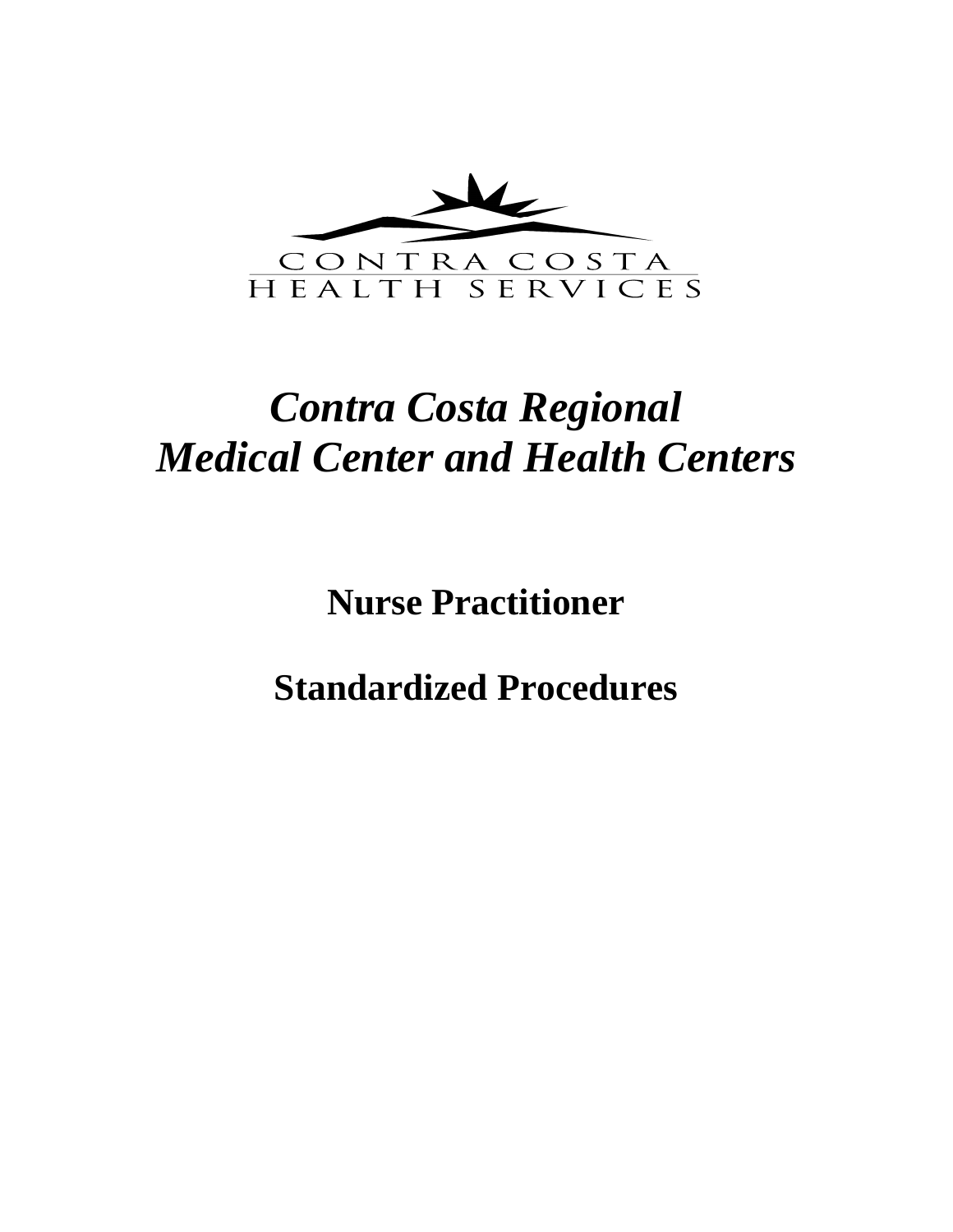## **Table of Contents**

| References, Purpose, Method of Document Development3     |
|----------------------------------------------------------|
| Qualifications, Furnishing, Scope of Practice4           |
|                                                          |
| Standard of Care, Setting, Supervision/Collaboration 5-6 |
|                                                          |
|                                                          |
|                                                          |
|                                                          |
|                                                          |
|                                                          |
|                                                          |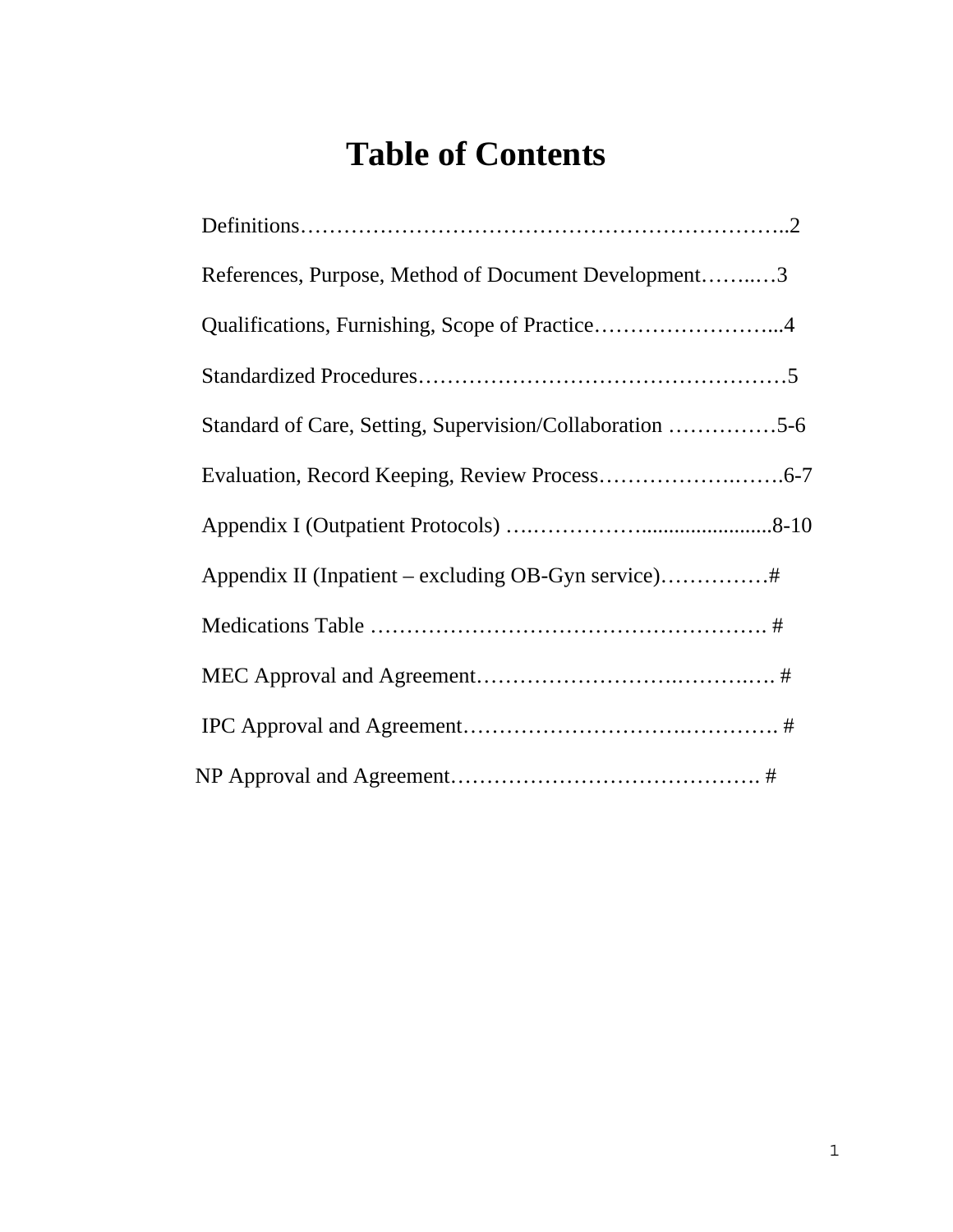#### **Standardized Procedures Definitions**

**Nurse Practitioner Definitions** Business and Professions Code

Division 2: Chapter 6, Article 8; Sections 2834-2837; Title 16 of California Code of Regulations Sections 1480-485

| <b>Nurse Practitioner:</b>      | The legislature finds the public interest served by determination of the<br>legitimate use of the title "Nurse Practitioner" by Registered Nurses |
|---------------------------------|---------------------------------------------------------------------------------------------------------------------------------------------------|
|                                 | Section 2834. "Nurse Practitioner" (NP) means a Registered Nurse (RN)                                                                             |
|                                 | who possesses additional preparation and skills in physical diagnosis,                                                                            |
|                                 | psycho-social assessment, and management of health-illness needs in                                                                               |
|                                 | health care, and who has been prepared in a program that conforms to                                                                              |
|                                 | Board of Registered Nursing standards as specified in Section 1484.                                                                               |
|                                 | Primary Health Care: That which occurs when a consumer makes contact with a health<br>care                                                        |
|                                 |                                                                                                                                                   |
|                                 | provider who assumes responsibility and accountability for the continuity                                                                         |
|                                 | of health care, regardless of the presence or absence of disease.                                                                                 |
| <b>Specialized Health Care:</b> | Health care services provided by those with advance training in a                                                                                 |
|                                 | particular field. These services are generally accessed by referral from a                                                                        |
|                                 | primary care provider.                                                                                                                            |
|                                 | <b>Clinically Competent:</b> An NP possessing and exercising the degree of learning, skill,                                                       |
|                                 | care and experience ordinarily possessed and exercised by a member of                                                                             |
|                                 | the appropriate discipline in clinical practice.                                                                                                  |
| <b>Holding out:</b>             | State authorization to use the title of Nurse Practitioner after having met                                                                       |
|                                 | the standards as set forth by the Board of Registered Nursing Business                                                                            |
|                                 | and Professions Code Section 1482                                                                                                                 |
| <b>Supervising Physician:</b>   | The physician will be responsible for the overall supervision of the NP                                                                           |
|                                 | furnishing activities. It shall be the responsibility of the Dept Chair or                                                                        |
|                                 | his/her designee to evaluate the NPs that work in his/her dept. The                                                                               |
|                                 | supervising physician will have privileges in the area that the NP is                                                                             |
|                                 | working.                                                                                                                                          |
|                                 | <b>Standardized Policies</b> refers to the terms of employment, policies and practice guidelines agreed upon by                                   |
|                                 | the Nurse Practitioner representative and the Physician Chair of the                                                                              |
|                                 | Medical Executive Committee. In addition to this policy, all NP are                                                                               |
|                                 | subject to medical staff rules, regulations, and bylaws.                                                                                          |
|                                 |                                                                                                                                                   |

I. Standardized Procedures refers to the combination of practice policies and practice procedures. The policies and protocols are formulated by the organized health care system for the performance of standard procedures as specified by the Business and Professional code section 2725. Standardized procedures are the legal mechanisms for NP to perform functions that would otherwise be considered the practice of medicine. A signed copy of the standardized procedures will be maintained in the Medical Staff office.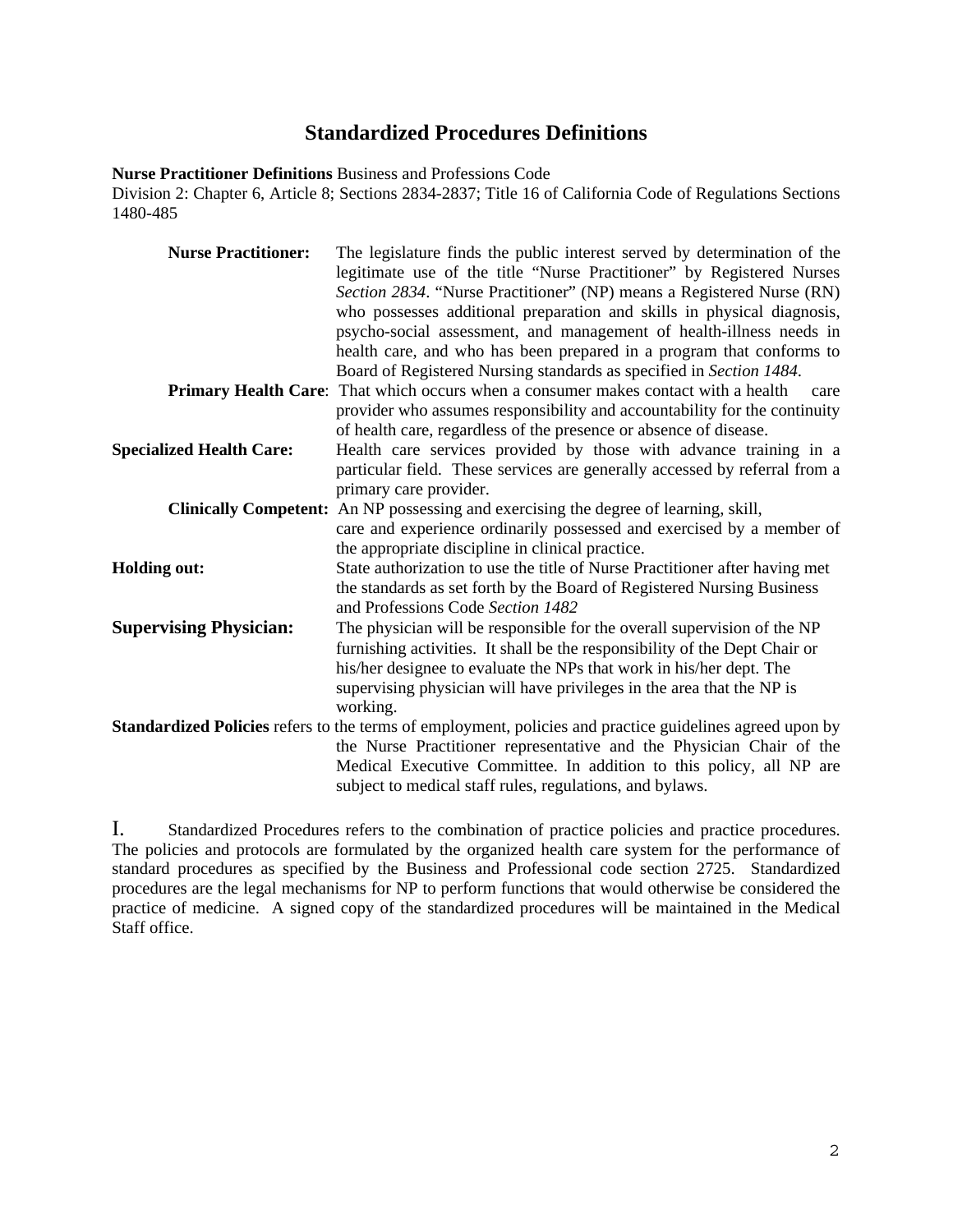## **Nurse Practitioner**

## **Standardized Policies and Procedures**

3

### **I. References .....................................................**

1.*California Business & Professions Code Sections 2834-37, 2725.1* 

2. *California Code of Regulations Title 16 Sections 1470-1474* 

 *3. California Code of Regulations Title 16 Sections 1480 –1485* 

 *4. California Health and Safety Code Section 11026, 11150, 11200* 

 *5. California Businesses and Professions Code Section 4040, 4060-61, 4174* 

## **II. Purpose**

This document is to establish the legal authority for performance of standardized procedures by Nurse Practitioners at CCRMC.

## **III. Method of Document Development**

 Standardized Procedures have been revised after review of the laws and regulations of the State of California. These standardized procedures were written utilizing process protocols. In process protocols, clinical judgment is used in the performance of a given function and, therefore, consistent with the philosophy and actual practice of the Nurse Practitioner and his/her colleagues at Contra Costa Regional Medical Center and Health Centers. Input into the revision of the standardized procedures was obtained from Nurse Practitioners, Physicians and Administration.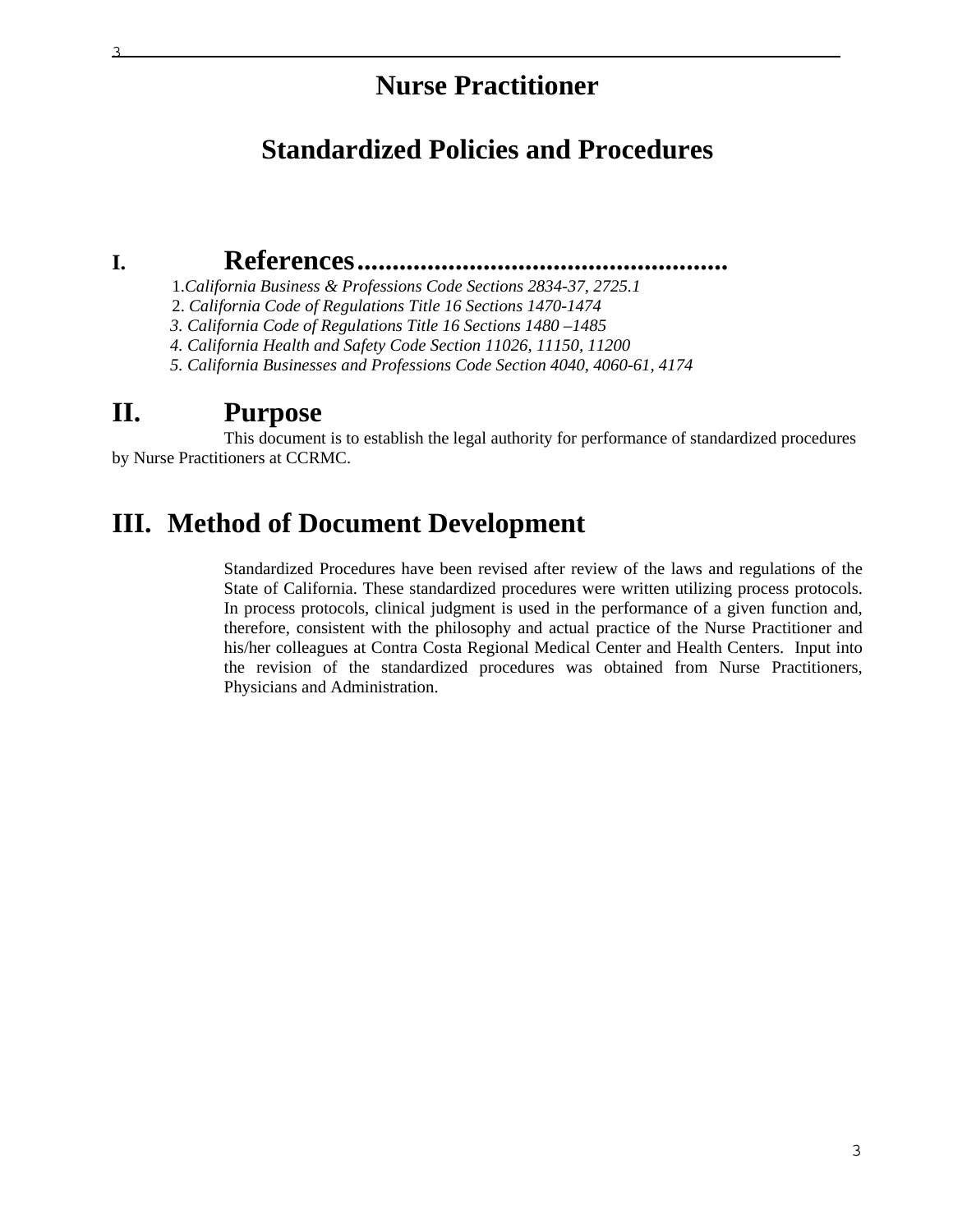## **II. Policies**

#### **A. Qualifications**

To utilize these standardized the Nurse Practitioner must possess a current California R.N. license, be Certified by the California Board of Registered Nursing as a Nurse Practitioner, and be a graduate of a nurse practitioner program which meets California state regulations. This certification by the Board of Registered Nursing documents the competency of the Nurse Practitioner to perform under the Standardized Procedures. CCR 1480 (b)

#### **B. Furnishing**

 To furnish and dispense drugs and devices under these standardized procedures, the qualified Nurse Practitioner must possess a valid Nurse Practitioner Furnishing number, issued by the California Board of Registered Nursing. Furnishing privileges are granted and reviewed through the credentialing process.

 The Nurse Practitioner may furnish drugs and devices on the CCRMC Formulary, including non-prescription drugs, alternate medications not on the formulary that meet with accepted community standards, and Schedule II though V controlled substances if they possess a DEA license.

 The list of Nurse Practitioners authorized to furnish will be maintained by the Credentials Coordinator at the Contra Costa Regional Medical Center. The *Statement of Approval and Agreement* signed by the nurse practitioner will serve as the document of record.

 No supervising physician will supervise more than four (4) advance practice RN at one time for the purposes of furnishing. The physician in conjunction with the NP determines the extent of the supervision in connection with furnishing or ordering of drugs and devices. [Reference: Business and professional Code Nurse-Midwife Section 2746.51 (b) (3) and Nurse Practitioner Section 2836.1 (g) (2).])

#### **V. Scope of Practice**

The Nurse Practitioner is qualified to perform functions within their training including specialty areas, consistent with their competency, experience and credentials. The Nurse Practitioner performs the assessment, the physical examination, determines a treatment plan by ordering lab, imaging studies or other modalities as needed to treat and provide case management.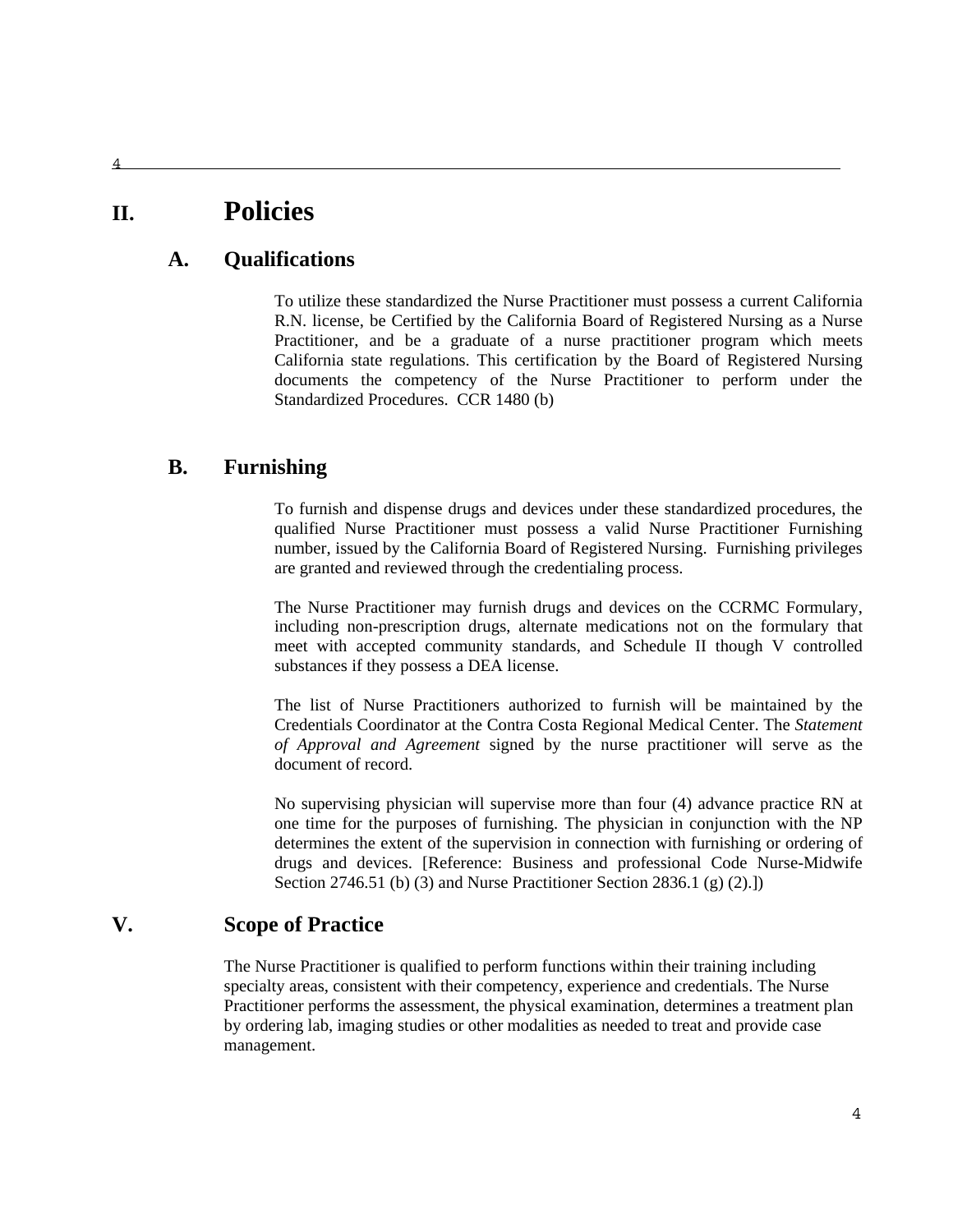The *Scope of Practice* of the nurse practitioner shall be in accordance with these standardized procedures, and shall not exceed clinical expertise, clinical privileges or licensure.

#### **VI.** Standardized Procedures

A. All standardized procedures are to be approved in writing, dated, and signed by the NP, dept chair, and MEC chair. The standard procedures will be reviewed every three (3) years and when modification is deemed necessary.

B. A written record of these Standardized Procedures, the list of nurse practitioners authorized to perform them, and a copy of each practitioner's license and applicable certifications will be kept in the Medical Staff Office

See An Explanation of Standardized Procedure Requirements for Nurse Practitioner Practice NPR-B-20 12/1998.

"Nurse Practitioners who meet the education standards and are certified by the BRN are prepared to provide primary health care, (CCR 1480 b), that which occurs when a consumer makes contact with a health care provider who assumes responsibility and accountability for the continuity of health care regardless of the presence or absence of disease.

#### **I. Standard of Care**

The nurse practitioner will provide medical services, furnish medications, *order durable medical equipment, certify disability and provide and manage home health or personal care services,* in accordance with the laws and regulations of the State of California and accepted standards of practice in the community.

### **VII. Setting**

 The nurse practitioner will provide medical care in Contra Costa Regional Medical Center Health Centers and Public Health Clinic Services. The setting may also include and is not limited to home visits and skilled nursing facilities.

#### **VIII. Supervision/Collaboration**

- Nurse Practitioners will collaborate and consult as needed with the supervising physicians, other experienced clinician, or the designee of the physician head in the NP's clinical practice area(s).
	- The furnishing/ordering of drugs or devices occurs under physician supervision.
		- A. The Nurse Practitioner and Physician practice collegially and in collaboration
		- B. Consultation is provided by clinicians with expertise either personally, electronically, or by telephone.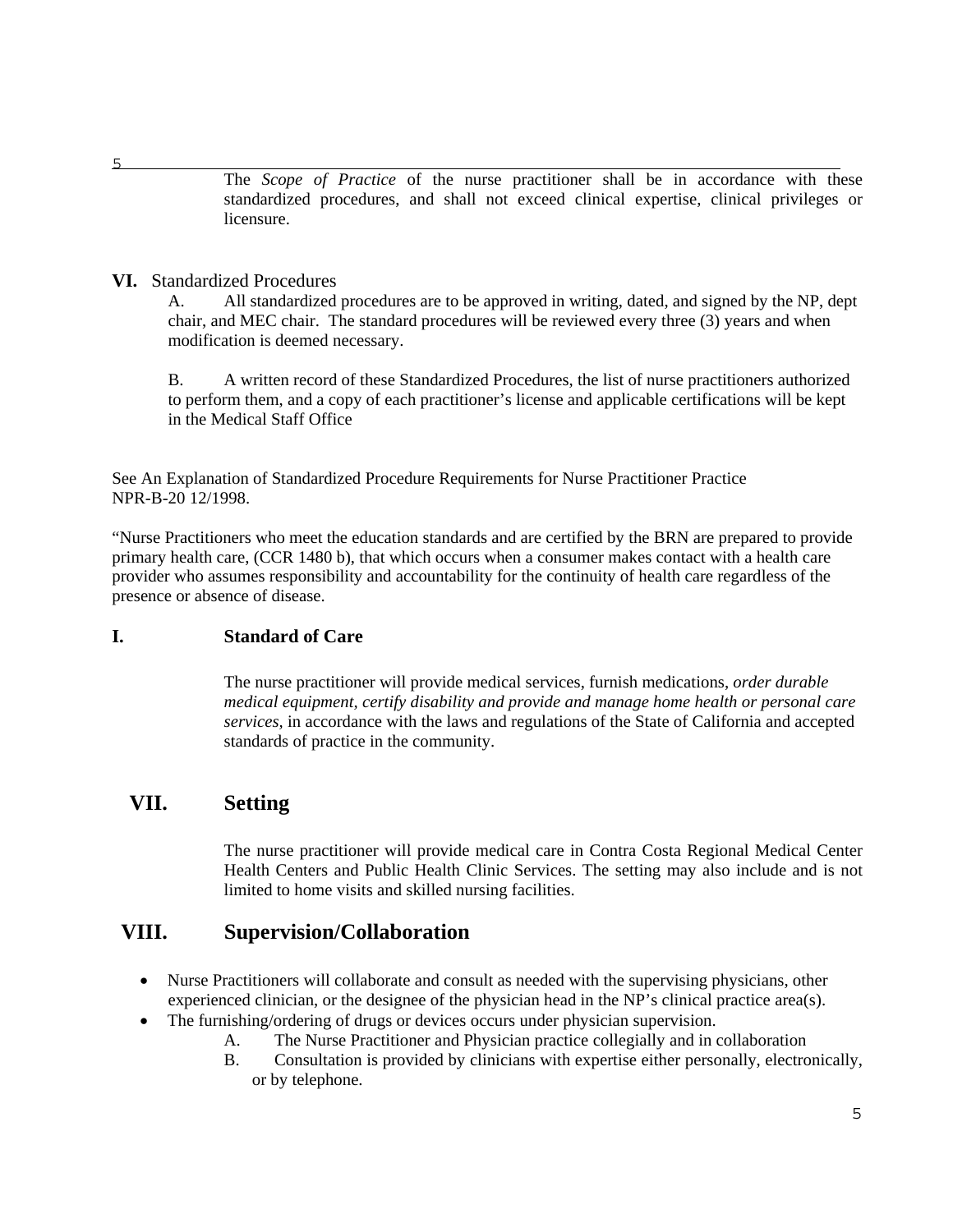1. Consultations are sought whenever situations arise which are beyond the competence or scope of practice of the Nurse Practitioner or when the patient condition fails to respond to the management in a timely manner, or at any time the patient, nurse practitioner, or supervising physician makes the request.

2. When consultation is obtained, NP must document the consultation with the consultant's name in the medical record.

C. Review of medical records, peer review and quality assurance pursuant to the Medical Staff bylaws complete the overall supervision process.

#### **III. Evaluation**

Evaluation of Nurse Practitioners authorized to perform standardized procedure functions occurs via Focused Professional Practice Evaluation (FPPE) and Ongoing Professional Practice Evaluation (OPPE) as outlined in the Medical Staff bylaws. All Evaluations should be performed by the Dept or division Chair (or his/her designee) and should be documented in the employees file in the Medical Staff Office. Evaluations are based on peer review, quality assurance chart reviews, focused professional practice evaluation, and attendance of dept meetings.

### **X. Record Keeping**

 The NP will be held responsible for documentation in the medical records as outlined in the medical staff bylaws. A countersignature is not necessary unless specified by legal requirement statues.

#### **XI. Review Process**

 This document is to be reviewed by IPC every three (3) years. The Standardized Procedure Statement of Approval Document is signed both at the time of hiring the Nurse Practitioner and when significant modifications to this document have been made.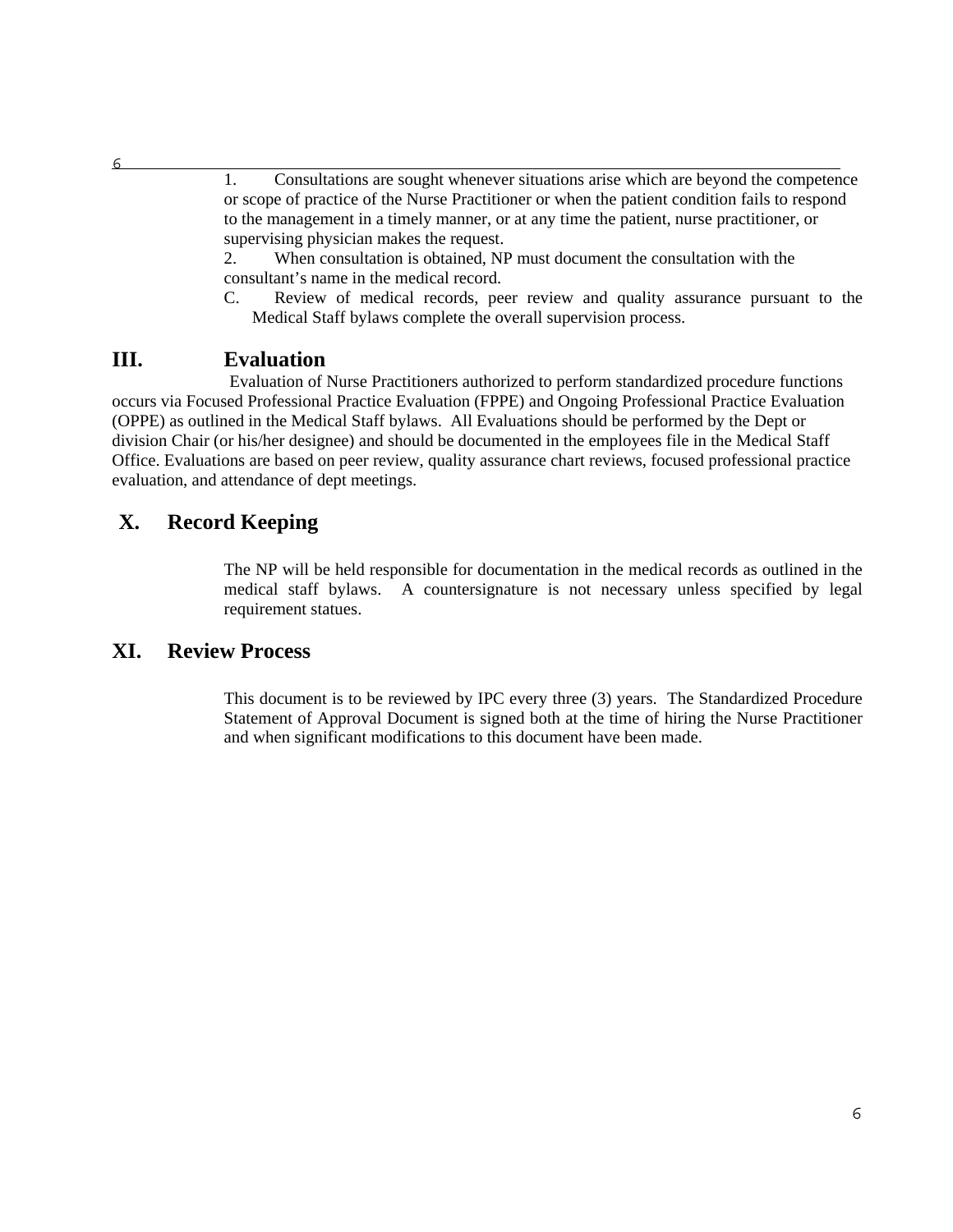#### Appendix I

#### Setting: Outpatient Care (primary and subspecialty clinics)

The Nurse Practitioner (NP) is responsible for the assessment of patients in the outpatient clinics at CCRMC. The NP performs physical examinations, confers with patients in person and by phone/electronically, collaborates and participates in the overall coordination of patient care. NP can be primary care providers (PCP) for patients and subspecialty consultants for all providers at CCRMC.

Standardized procedures include but are not limited to the following:

I. Data Base: The following information should be collected and documented in the medical record.

- A. Subjective Data
	- i. Patient report of history and symptoms
	- ii. Pertinent health and social history
- B. Objective Data
	- i. Physical exam, appropriate for disease process
	- ii. Review physiologic parameters, laboratory results, diagnostic test results, other pertinent test data
- C. Assessment
	- i. Diagnosis consistent with subjective/objective data
	- ii. Assessment of disease status
- D. Plan
	- i. Diagnostic
	- ii. Laboratory tests and other diagnostic studies
	- iii. Consultation as needed from other health care providers
	- iv. Initiation of referrals as appropriate

#### E. Treatment

- i. Administration of medications/devices or procedures
- ii. Dietary/Activity prescription as indicated by disease process and client condition
- iii. Consultation/Follow-up appointments as appropriate
- iv. Allied health care referrals as appropriate

#### F. Patient/Family Education

- i. Provide information on diagnosis, disease course, expected outcomes, and prevention
- ii. Provide information on medications, treatment measures, and devices
- iii. Provide information on activities, disease prevention, lifestyle counseling, and support groups as appropriate
- iv. Provide and educate on referrals/follow-up care as necessary
- v. Inform and update patient/family regarding the patient's condition, progress, and ongoing management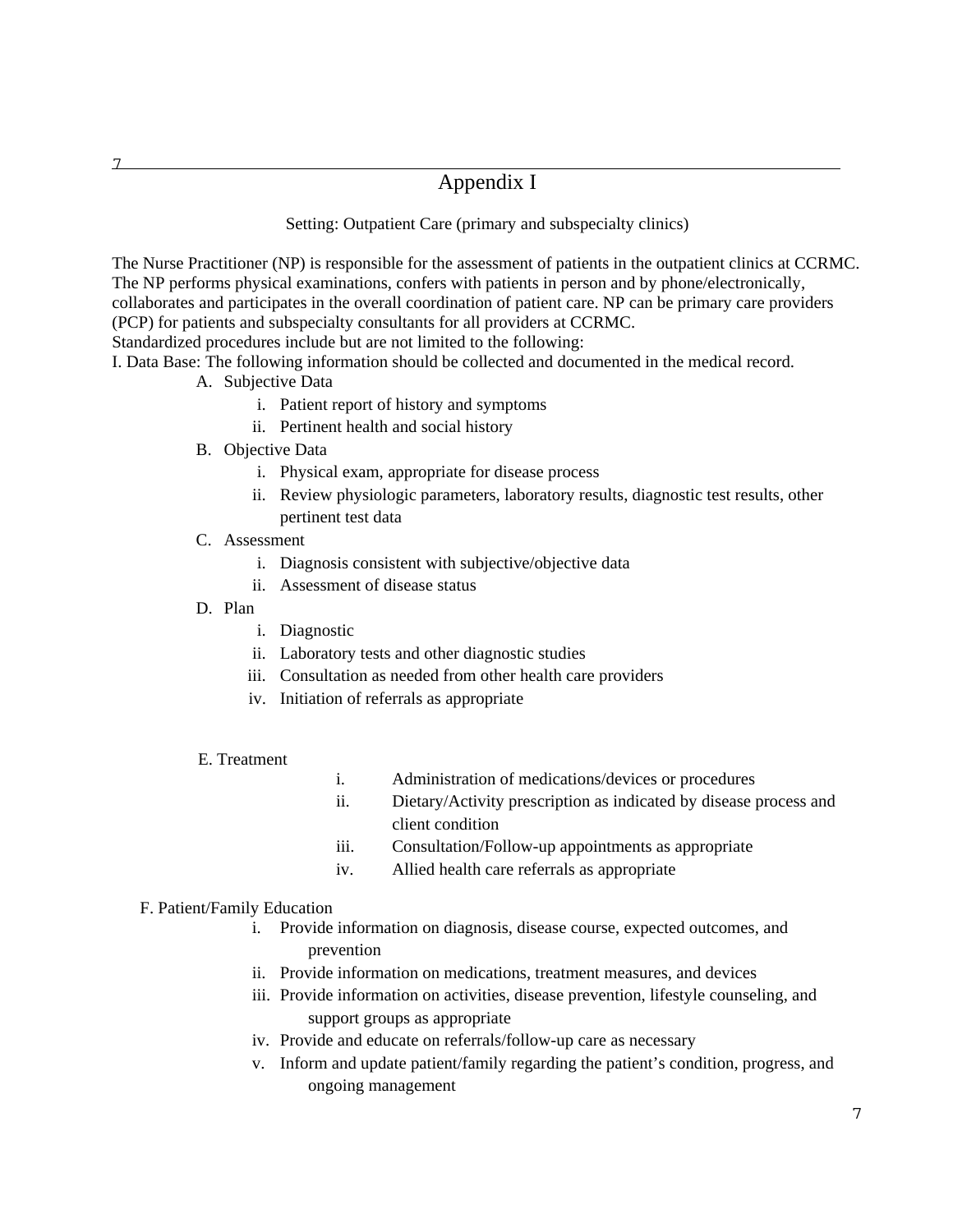#### vi. Obtain informed consent for treatments/procedures the NP is authorized to perform

II. Procedures:

- NP may perform any procedure for which he or she has been granted privileges by the Medical Staff.

III. Medication Management:

- See attachment for drug classes used at CCRMC.
- The NP may initiate, alter, discontinue, and renew medications and devices in accordance with standard practice.
- The NP may consult as needed.

IV. Supervision:

The NP is authorized to perform any and all standardized procedures, without direct or immediate supervision of a physician, except where otherwise mentioned in this document.

#### II. Evaluation:

A. Per Medical Staff rules, regulations and bylaws.

B. A procedure log *may* be kept by the nurse practitioner for the purposes of requesting new privileges.

#### VI: Consultation:

Consultation should take place when:

- Emergencies occur , after initial stabilization of the patient
- Whenever a situation goes beyond the intent of these guidelines or the scope of practice/experience of the nurse practitioner
- Whenever the patient fails to respond to the management plan in an expected amount of time
- Whenever the patient, physician, or nurse practitioner's request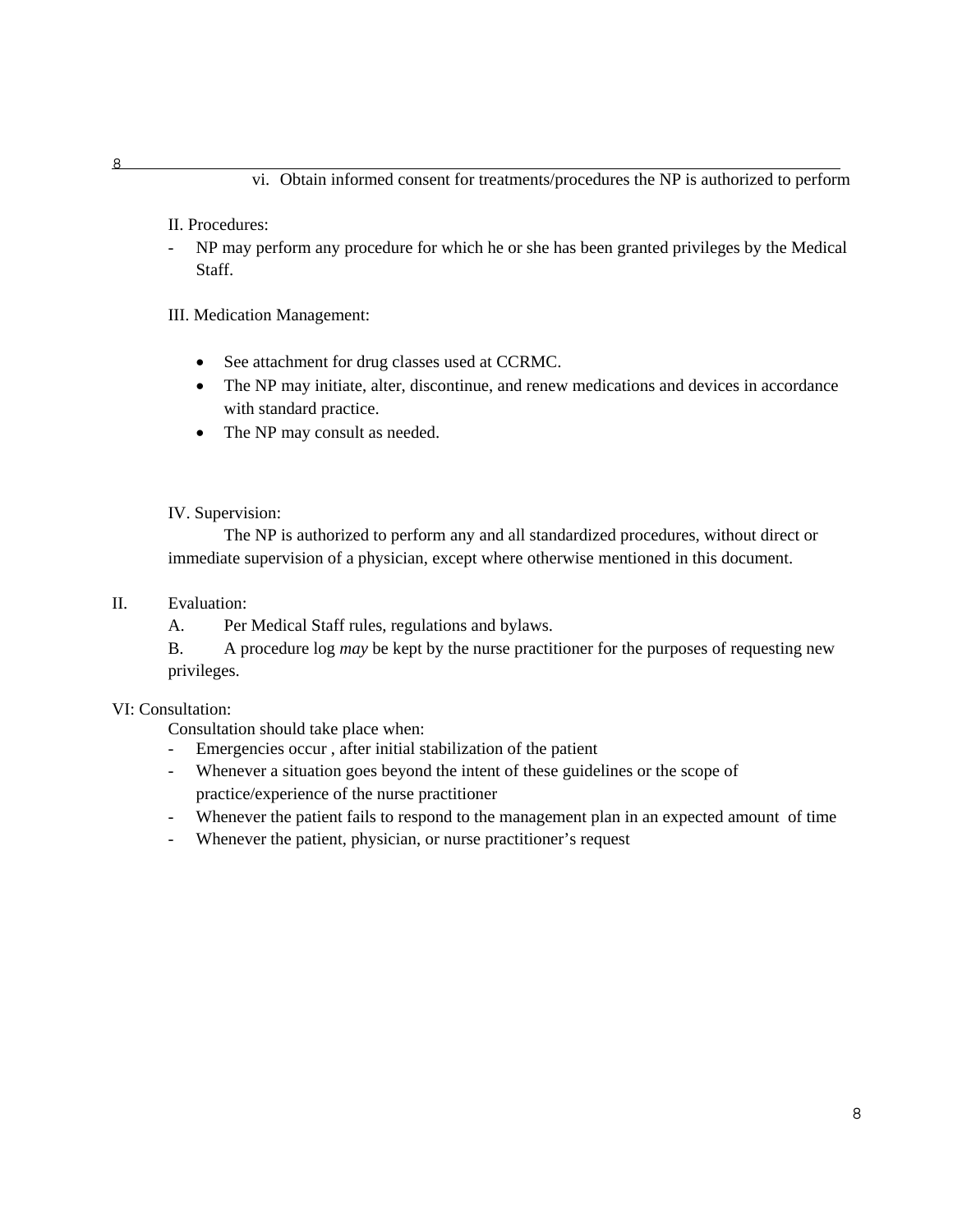### Appendix II: (excluding Midwifery OB-Gyn which has a separate SP)

Setting: Contra Costa Regional Medical Center inpatient units

9

General Description of NP duties and responsibilities in the inpatient unit

- A. The NP is a specially trained member of the inpatient health care team equipped with skills in the gathering of historical patient information, physical assessment, medical diagnosis, and psychosocial assessment which are used to deliver primary health care, preventative health care, assess general medical and surgical disorders.
- B. NP is expected to recognize deviations from a clinical course that require physician consultation or referral.
- C. NP works in an interdependent fashion with all inpatient disciplines, attending physicians, and resident physicians to promote optimal health in the inpatient setting.
- D. The Nurse Practitioner will be responsible for the inpatient medical care of medical, surgical, or psychiatric patients admitted to Contra Costa Regional Medical Center. This care includes the following: (1) admission history  $\&$  physical exam with co-signature by attending/admitting physician; (2) daily assessment and continuous development of a plan of care; (3) discharge including an appropriate plan for transition out of the hospital, (4) timely and comprehensive documentation of the care provided on a daily basis.

Minimum qualifications for inpatient units

- A. Advanced Cardiac Life Support Provider (ACLS) certification
- B. Possession of a valid DEA license

Standardized procedures include but are not limited to the following:

I. Data Base: The following information should be collected and documented in the medical record.

- E. Subjective Data
	- i. Patient report of history and symptoms
	- ii. Patient medical records including past medical history, social history
- F. Objective Data
	- i. Physical exam, appropriate for disease process
	- ii. Review physiologic parameters, laboratory results, diagnostic test results, other pertinent test data
- G. Assessment
	- i. Diagnosis consistent with subjective/objective data
	- ii. Assessment of disease status
- H. Plan
	- i. Diagnostic
	- ii. Laboratory tests and other diagnostic studies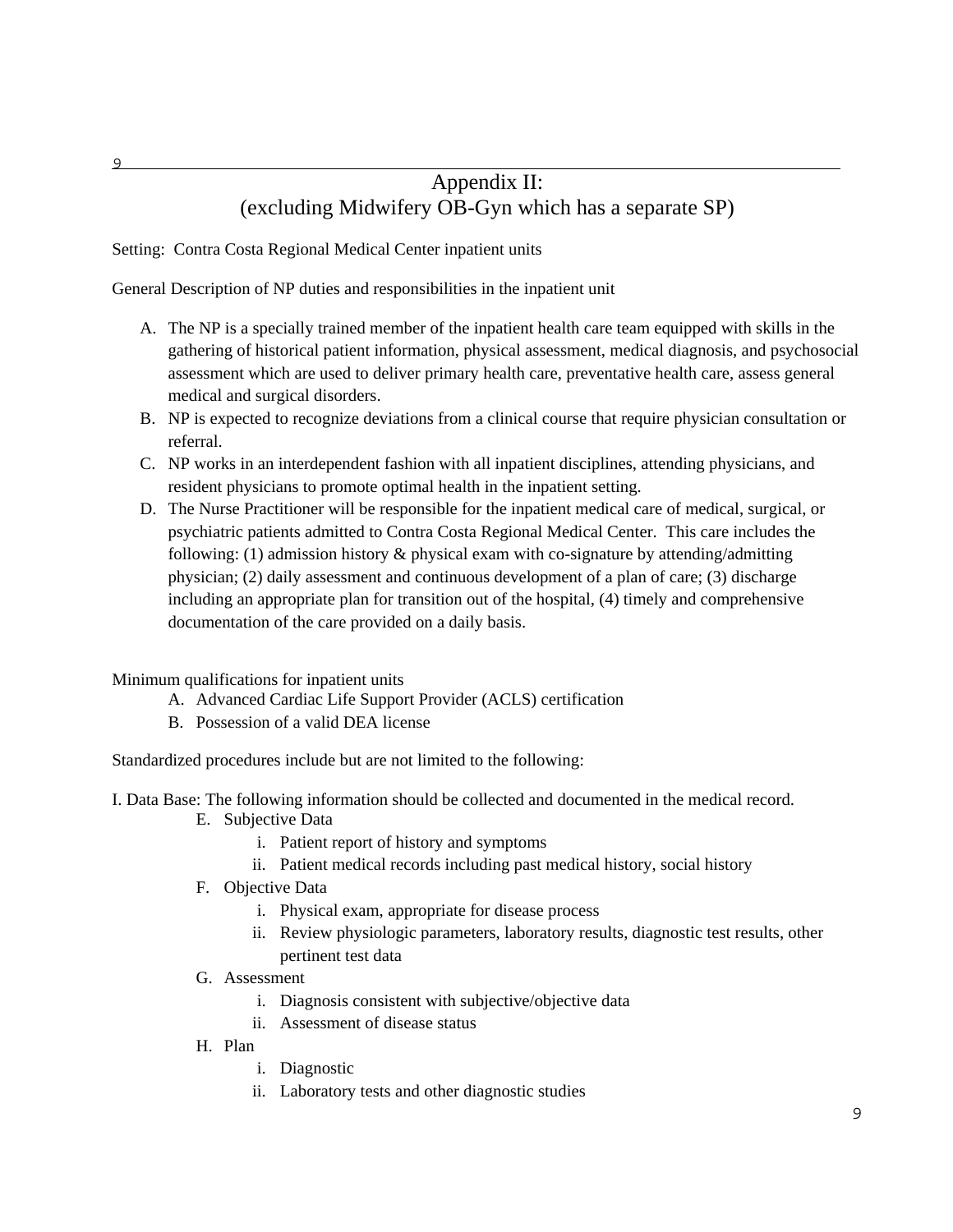#### iii. Consultation as needed from other health care providers

iv. Initiation of referrals as appropriate

#### E. Treatment

- i. Administration of medications/devices and/or procedures Dietary/Activity prescription as indicated by disease process and client condition
- ii. Consultation/Follow-up appointments as appropriate
- iii. Allied health care referrals as appropriate

#### F. Patient/Family Education

- vii. Provide information on diagnosis, disease course, expected outcomes, and prevention
- viii.Provide information on medications, treatment measures, and devices
- ix. Provide information on activities, disease prevention, lifestyle counseling, and support groups as appropriate
- x. Provide and educate on referrals/follow-up care as necessary
- xi. Inform and update patient/family regarding the patient's condition, progress, and ongoing management
- xii. Obtain informed consent for treatments/procedures the NP is authorized to perform

#### II. Procedures:

A. NP may perform any procedure for which he or she has been granted privileges by the Medical Staff.

#### III. Medication Management:

- 1. The NP may initiate, alter, discontinue, and renew medications and devices in accordance with standard practice.
- 2. The NP may consult as needed.
- 3. See attachment for drug classes used at CCRMC.

#### IV. Supervision:

The NP is authorized to perform any and all standardized procedures, without direct or immediate supervision of a physician, except where otherwise mentioned in this document.

- III. Evaluation: Per Medical Staff rules, regulations and bylaws.
	- A procedure log of invasive procedures may be kept by the NP for review, if the NP has not reached competency for that procedure.

#### VI: Consultation:

Consultation should take place when:

- A. Emergencies occur , after initial stabilization of the patient
- B. Whenever a situation goes beyond the intent of these guidelines or the scope of

practice/experience of the nurse practitioner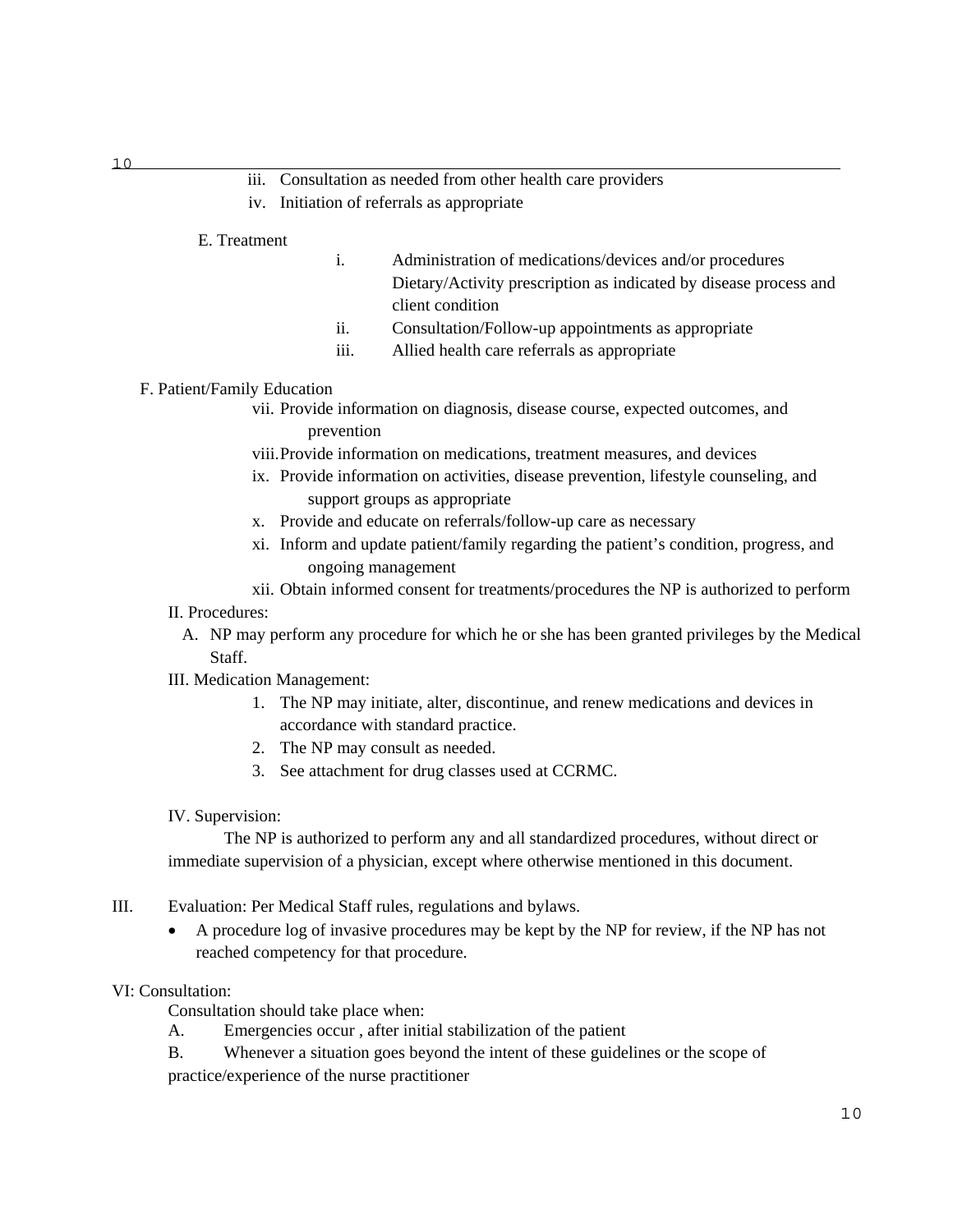#### 11 C. Whenever the patient fails to respond to the management plan in an expected amount of time

D. Whenever the patient, physician, or nurse practitioner's request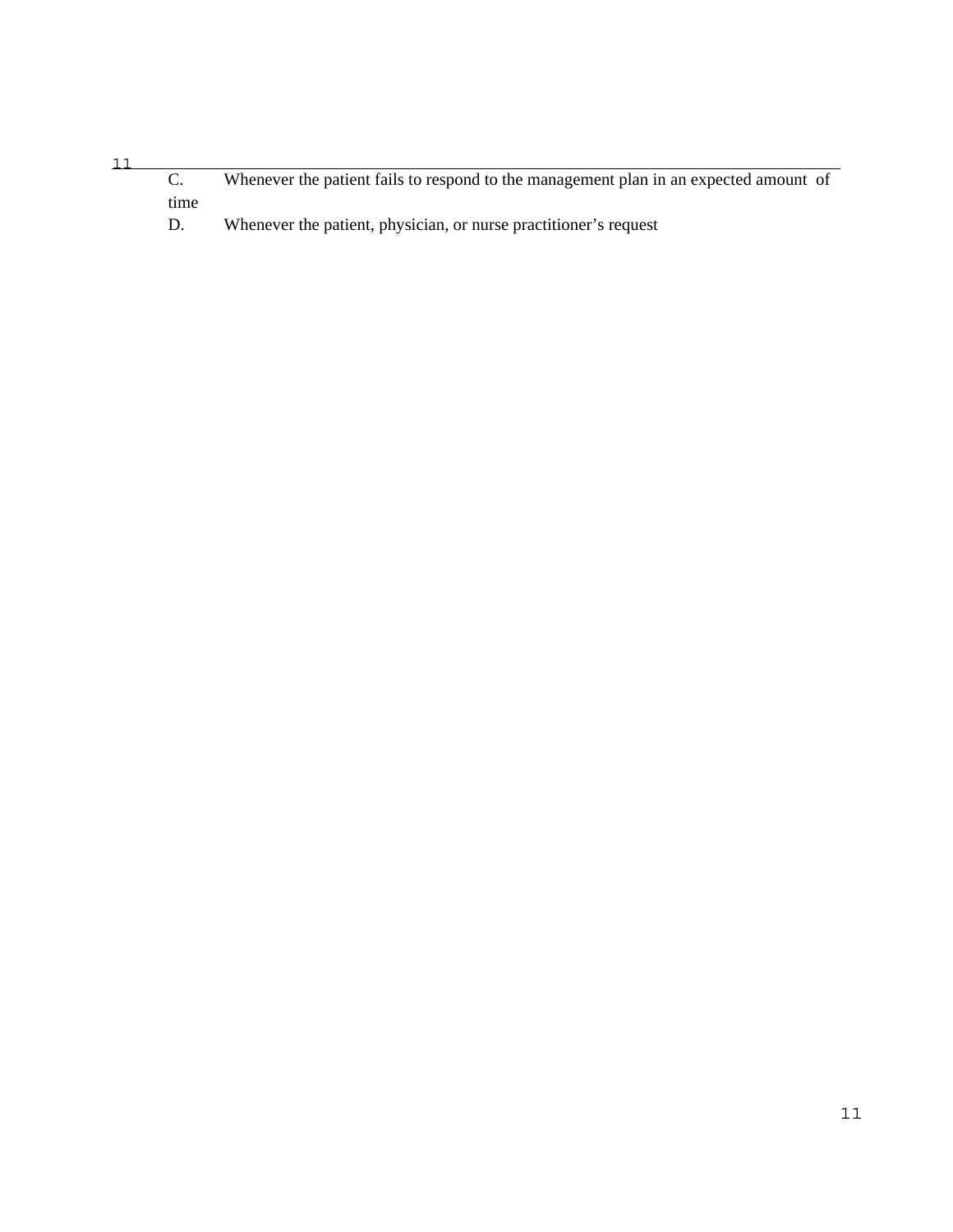### **Protocols Template**

Setting:

General Description of NP duties and responsibilities here: \_\_\_\_\_\_\_\_\_\_\_\_\_\_\_\_\_\_\_\_\_

Standardized procedures include but are not limited to the following:

I. Data Base: The following information should be collected and documented in the medical record.

\_\_\_\_\_\_\_\_\_\_\_\_\_\_\_\_\_\_\_\_\_\_\_\_\_\_\_\_\_\_\_\_\_\_\_\_\_\_\_\_\_\_\_\_\_\_\_\_\_\_\_\_\_\_\_\_\_\_\_\_\_\_\_\_\_\_\_\_\_\_\_\_\_\_\_\_\_\_\_\_

- I. Subjective Data
	- i. Patient report of history and symptoms
	- ii. Patient medical records including past medical history, social history
- J. Objective Data
	- i. Physical exam, appropriate for disease process
	- ii. Review physiologic parameters, laboratory results, diagnostic test results, other pertinent test data
- K. Assessment
	- i. Diagnosis consistent with subjective/objective data
	- ii. Assessment of disease status
- L. Plan
	- i. Diagnostic
	- ii. Laboratory tests and other diagnostic studies
	- iii. Consultation as needed from other health care providers
	- iv. Initiation of referrals as appropriate
- E. Treatment

| iv. | Administration of medications/devices or procedures               |
|-----|-------------------------------------------------------------------|
|     | Dietary/Activity prescription as indicated by disease process and |
|     | client condition                                                  |

- v. Consultation/Follow-up appointments as appropriate
- vi. Allied health care referrals as appropriate

#### F. Patient/Family Education

xiii.Provide information on diagnosis, disease course, expected outcomes, and prevention

- xiv.Provide information on medications, treatment measures, and devices
- xv. Provide information on activities, disease prevention, lifestyle counseling, and support groups as appropriate
- xvi.Provide and educate on referrals/follow-up care as necessary
- xvii. Inform and update patient/family regarding the patient's condition, progress, and ongoing management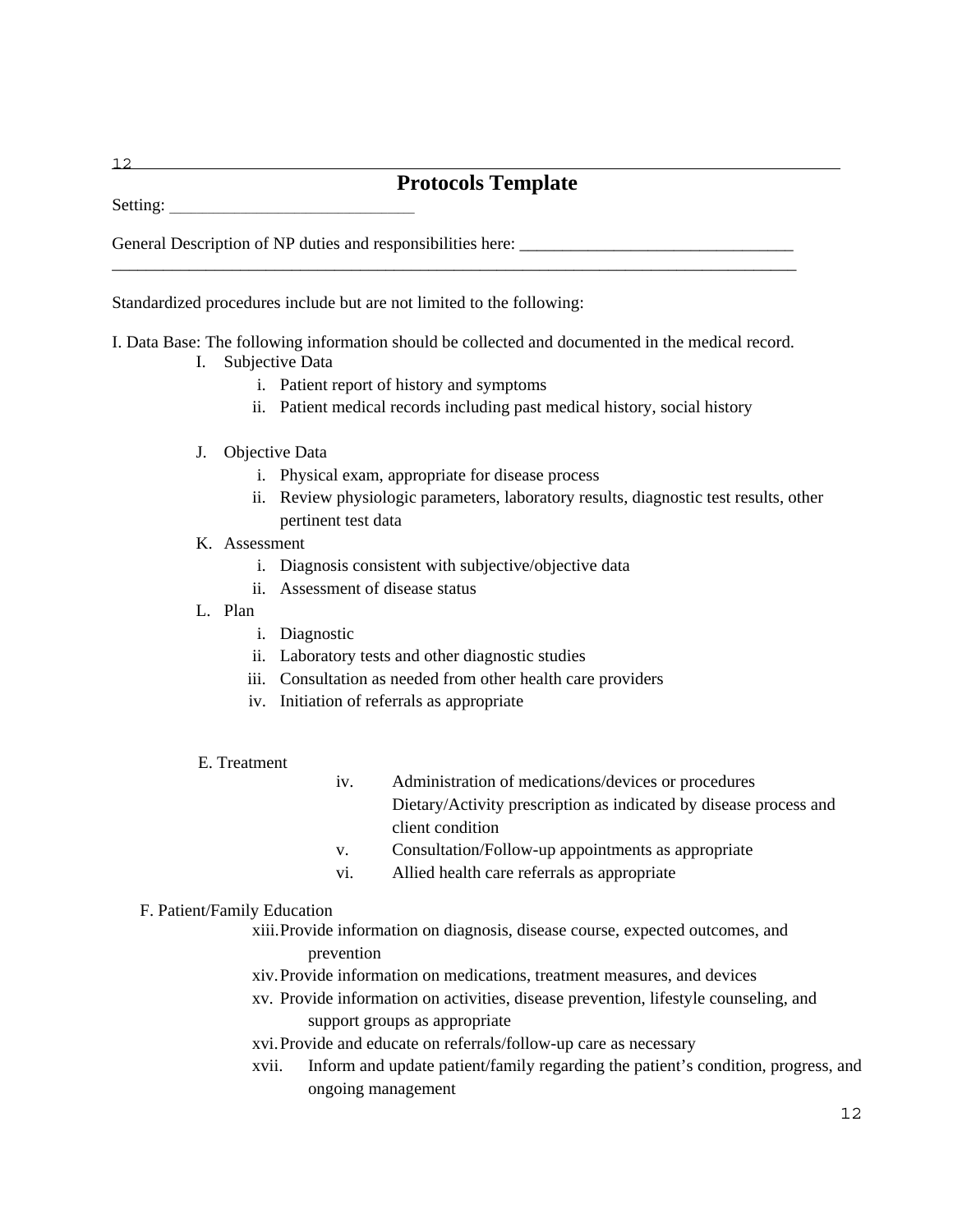#### xviii. Obtain informed consent for treatments/procedures the NP is authorized to perform

#### II. Procedures:

- B. NP may perform any procedure for which he or she has been granted privileges by the Medical Staff.
- C. The NP may perform the following types of procedures in [insert clinical area]:

IV. Medication Management:

A. See attachment for drug classes used at CCRMC.

B. The NP may initiate, alter, discontinue, and renew medications and devices in accordance with standard practice.

C. The NP may consult as needed.

#### IV. Supervision:

The NP is authorized to perform any and all standardized procedures, without direct or immediate supervision of a physician, except where otherwise mentioned in this document.

V. Evaluation: Per Medical Staff rules, regulations and bylaws.

(please indicate if there are any particular evaluations specific for your dept)

- A procedure log of invasive procedures should be kept by the NP for review, if the NP has not reached competency for that procedure.

#### VI: Consultation:

Consultation should take place when:

- E. Emergencies occur, after initial stabilization of the patient
- F. Whenever a situation goes beyond the intent of these guidelines or the scope of

practice/experience of the nurse practitioner

- G. Whenever the patient fails to respond to the management plan in an expected amount of time
- H. Whenever the patient, physician, or nurse practitioner's request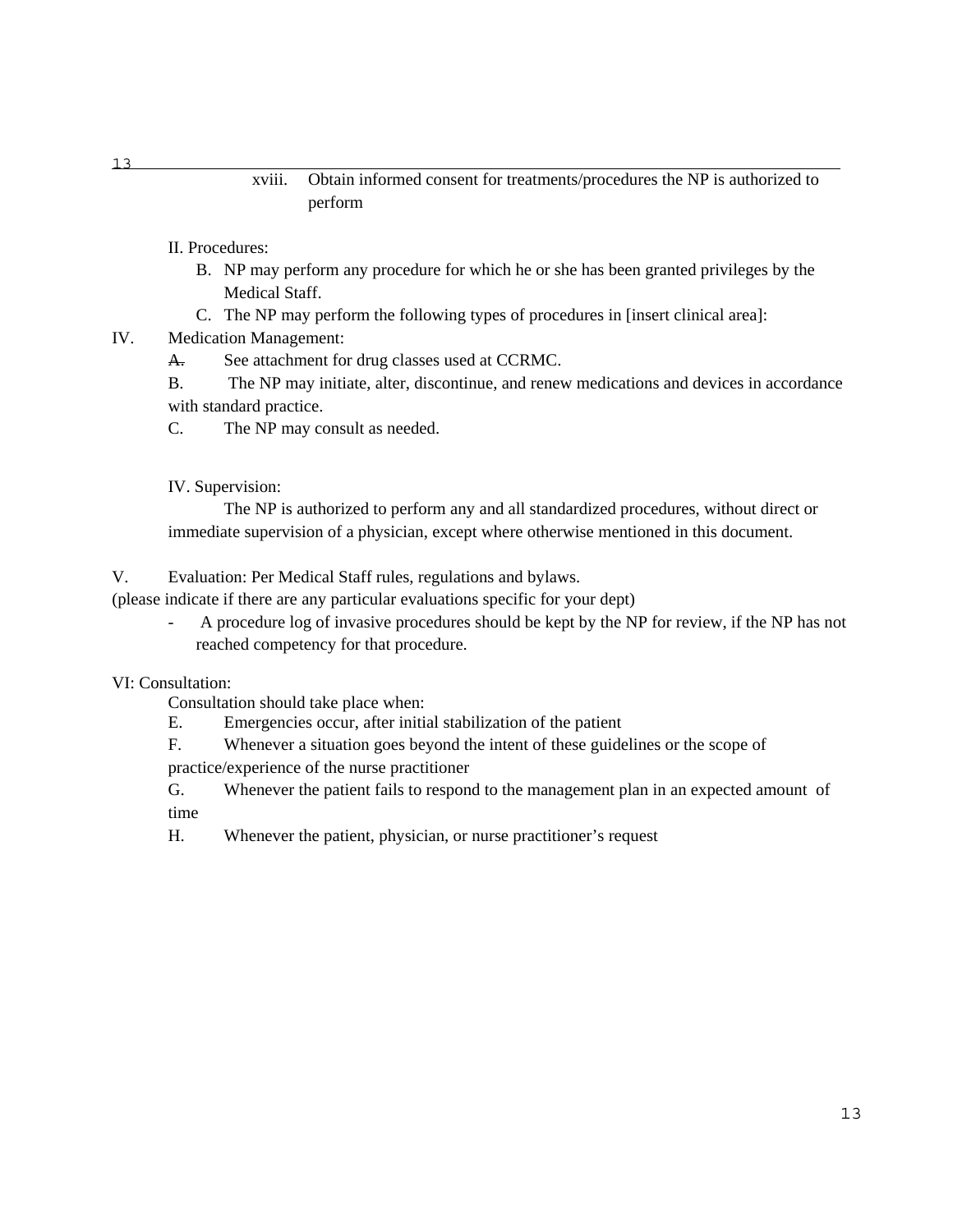## MEDICATIONS FOR USE AT CCRMC

The following is a listing of the classes of medications for use by nurse practitioners at CCRMC. The specific drugs listed below are examples only and should not be construed as the only medications/drugs are available for use.

|       |                                      | Herbal products, probiotics                                          |
|-------|--------------------------------------|----------------------------------------------------------------------|
|       |                                      |                                                                      |
| I.    | <b>Alternatives</b>                  |                                                                      |
|       |                                      | Antifungal, amebicides, antibiotics,                                 |
|       |                                      | antimalarial, antiviral                                              |
| II.   | Anti-infective                       |                                                                      |
|       |                                      | Monoclonal antibodies, antimetabolites,                              |
|       |                                      | alkylating agents, Hormone and hormone                               |
| III.  | Anti-neoplastic                      | antagonists, miscellaneous                                           |
|       |                                      | Recombinant human erythropoietin.                                    |
|       |                                      | Anti TNF agents,                                                     |
| IV.   | <b>Biologicals</b>                   |                                                                      |
|       |                                      | Anti arrhythmic, antihypertensive,<br>diuretics, antihyperlipidemics |
| V.    | <b>Cardiovascular agents</b>         |                                                                      |
|       |                                      | Antipyretic, analgesics, anticonvulsants,                            |
|       |                                      | antiemetic                                                           |
| VI.   | <b>Central Nervous System Agents</b> |                                                                      |
|       |                                      | Lovenox, heparin                                                     |
|       |                                      |                                                                      |
| VII.  | <b>Coagulation Modifiers</b>         |                                                                      |
|       |                                      | Laxatives, anticholinergic, PPI, H2<br>blockers                      |
| VIII. | Gastrointestinal                     |                                                                      |
|       |                                      | Tocolytics, impotency,                                               |
|       |                                      |                                                                      |
| IX.   | Genitourinary                        |                                                                      |
|       |                                      | Sex hormones, thyroid, adrenal cortical                              |
|       |                                      | steroids, ovulation stimulants                                       |
| X.    | <b>Hormones</b>                      |                                                                      |
|       |                                      | Immunoglobulins, vaccines                                            |
| XI.   | <b>Immunologic Agents</b>            |                                                                      |
|       |                                      | Interleukin inhibitors, TNF alpha                                    |
|       |                                      | inhibitors                                                           |
| XII.  | <b>Immunosuppressive agents</b>      |                                                                      |
|       |                                      | Insulin, sulfonylureas, Other anti diabetic                          |
|       |                                      | agents                                                               |
| XIII. | <b>Metabolic Agents</b>              |                                                                      |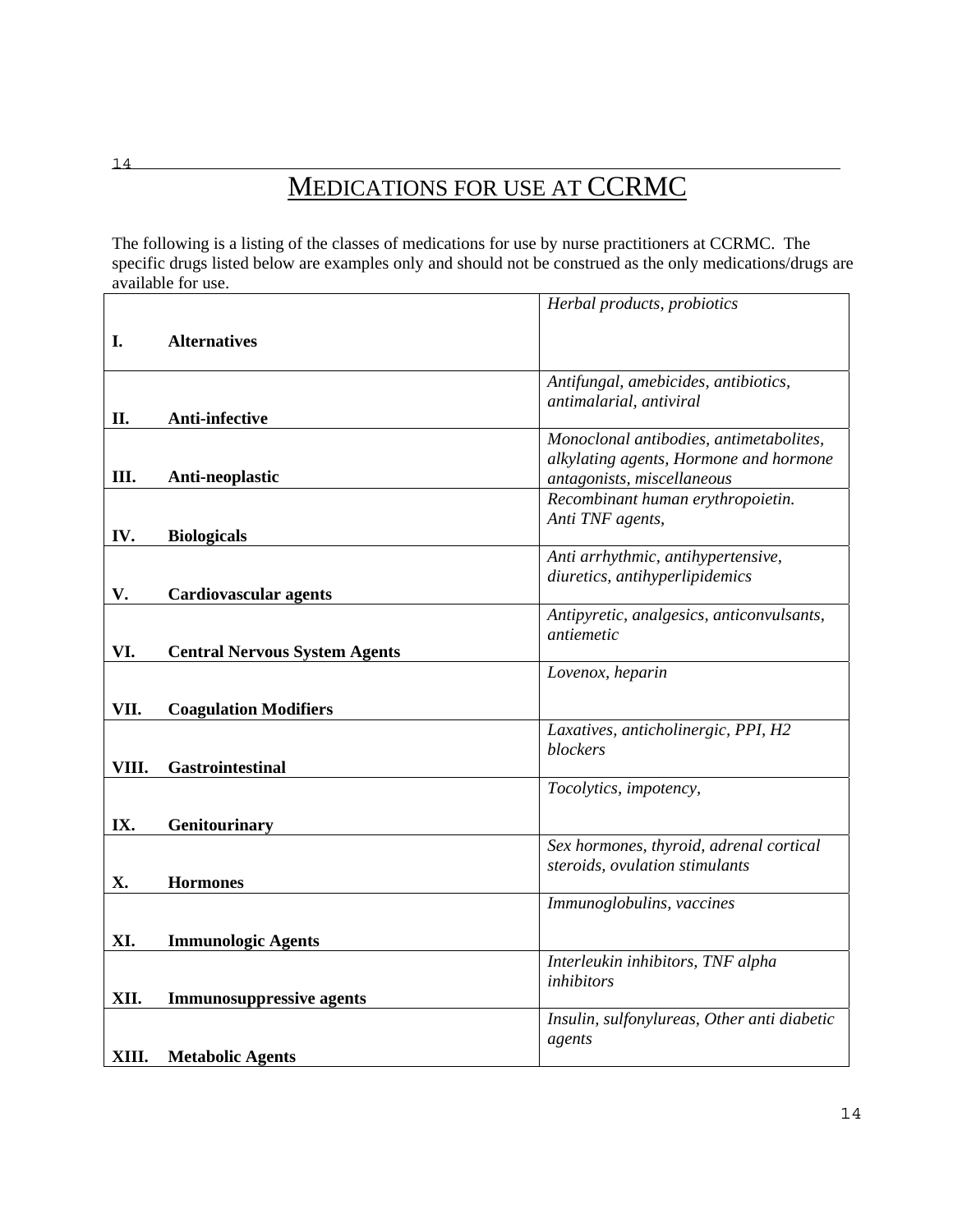|       |                                | Formula, vitamins                            |
|-------|--------------------------------|----------------------------------------------|
| XIV.  | <b>Nutritional Products</b>    |                                              |
|       |                                | Antidepressants, anti-anxiety,               |
| XV.   | Psychotherapeutic              | antipsychotics                               |
|       |                                | Contrast                                     |
|       |                                |                                              |
| XVI.  | <b>Radiological Agents</b>     |                                              |
|       |                                | Anti-tussives, bronchodilators               |
| XVII. | <b>Respiratory Agents</b>      |                                              |
|       |                                | Topical antifungals, emollients, topical     |
|       |                                | antibiotics, steroids, vitamin D analogues,  |
|       | <b>XVIII.</b> Topical agents   | analgesics, exfoliates                       |
|       |                                | Antihistamines, steroids, mast cell          |
|       |                                | stabilizers                                  |
| XIX.  | <b>Nasal Preparations</b>      |                                              |
|       |                                | Steroids, mydriatics, antibiotics            |
| XX.   | <b>Ophthalmic Preparations</b> |                                              |
|       |                                |                                              |
|       |                                | Cerumen lytics, otic anesthetic, antibiotics |
| XXI.  | <b>Otic Preparations</b>       |                                              |
|       |                                | Vaginal anti-infectives, hormones            |
| XXII. | <b>Vaginal Preparations</b>    |                                              |
|       |                                |                                              |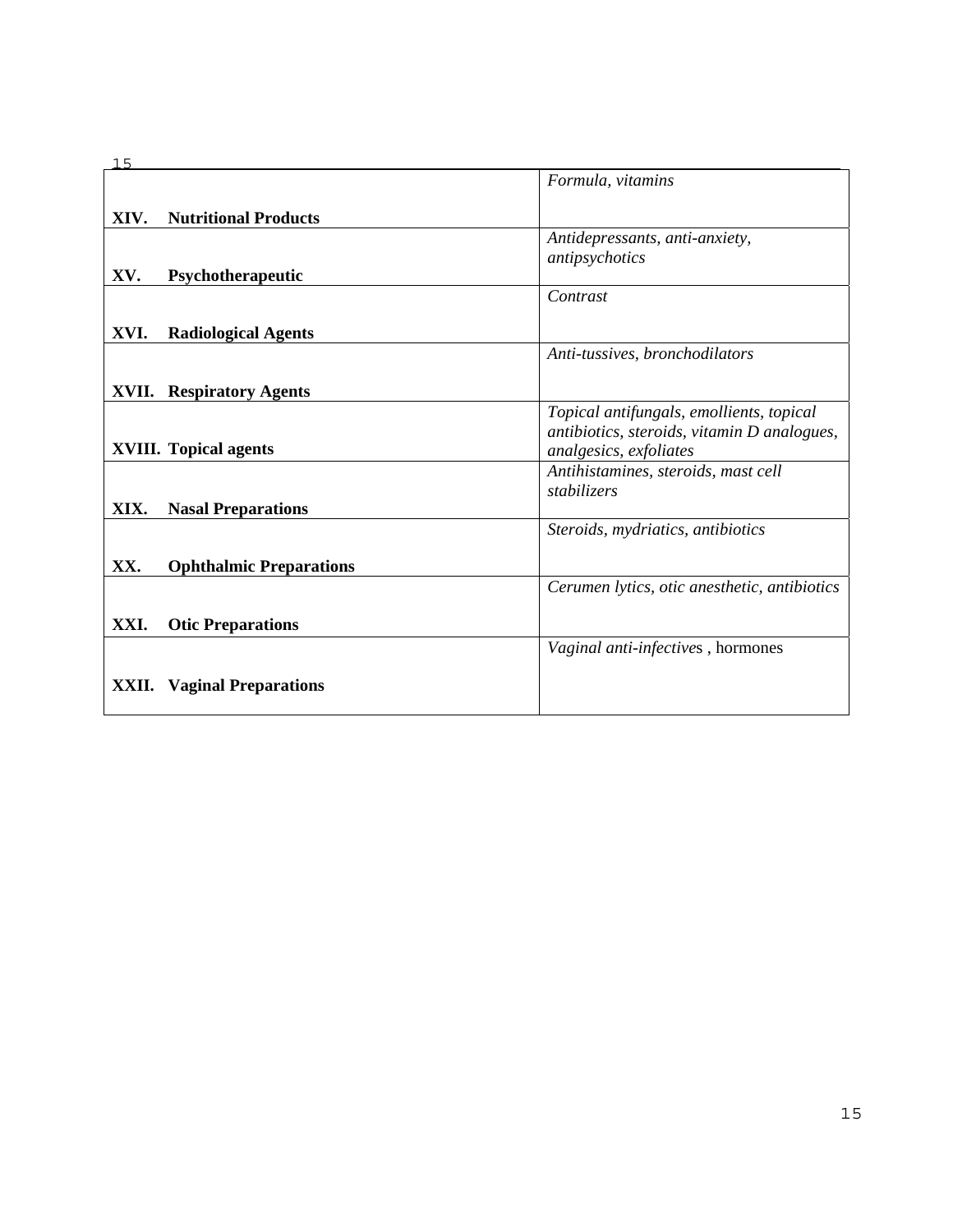## **DOCUMENTS**

## **MEC APPROVAL AND AGREEMENT**

## **INTERDISCIPLINARY PRACTICE COMMITTEE AGREEMENT**

## **NURSE PRACTITIONER APPROVAL AND AGREEMENT**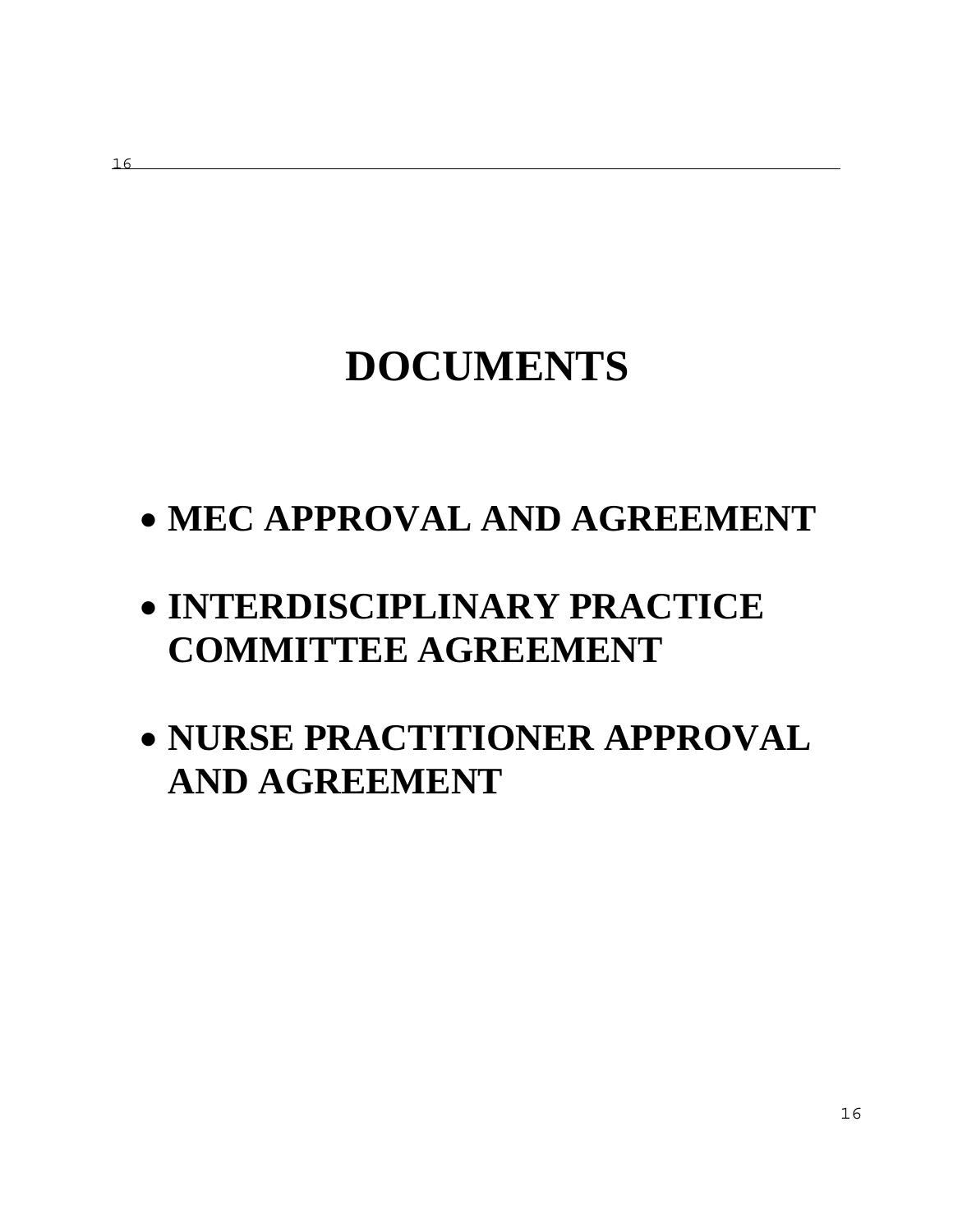## **Contra Costa Regional Medical Center and Health Centers**

## **1. MEDICAL EXECUTIVE COMMITTEE**

### **2. STATEMENT OF APPROVAL AND AGREEMENT**

The Medical Executive Committee, on behalf of the Medical Staff, the Nursing Department, and the Administration of Contra Costa Regional Medical Center and Health Centers, hereby approve the Contra Costa Regional Medical Center and Health Centers' Standardized Procedures document dated April 2014.

By approval, the Medical Executive Committee agrees that nurse practitioners, when providing medical care in this facility, shall function in accordance with these Standardized Procedures. Accordingly, Contra Costa County Regional Medical Center and Health Centers agree to provide the appropriate level of physician consultation.

**\_\_\_\_\_\_\_\_\_\_\_\_\_\_\_\_\_\_\_\_\_\_\_\_\_\_\_\_\_\_\_\_\_\_ \_\_\_\_\_\_\_\_\_\_\_\_\_\_\_\_\_\_\_\_\_** 

**Chair, Medical Executive Committee Date**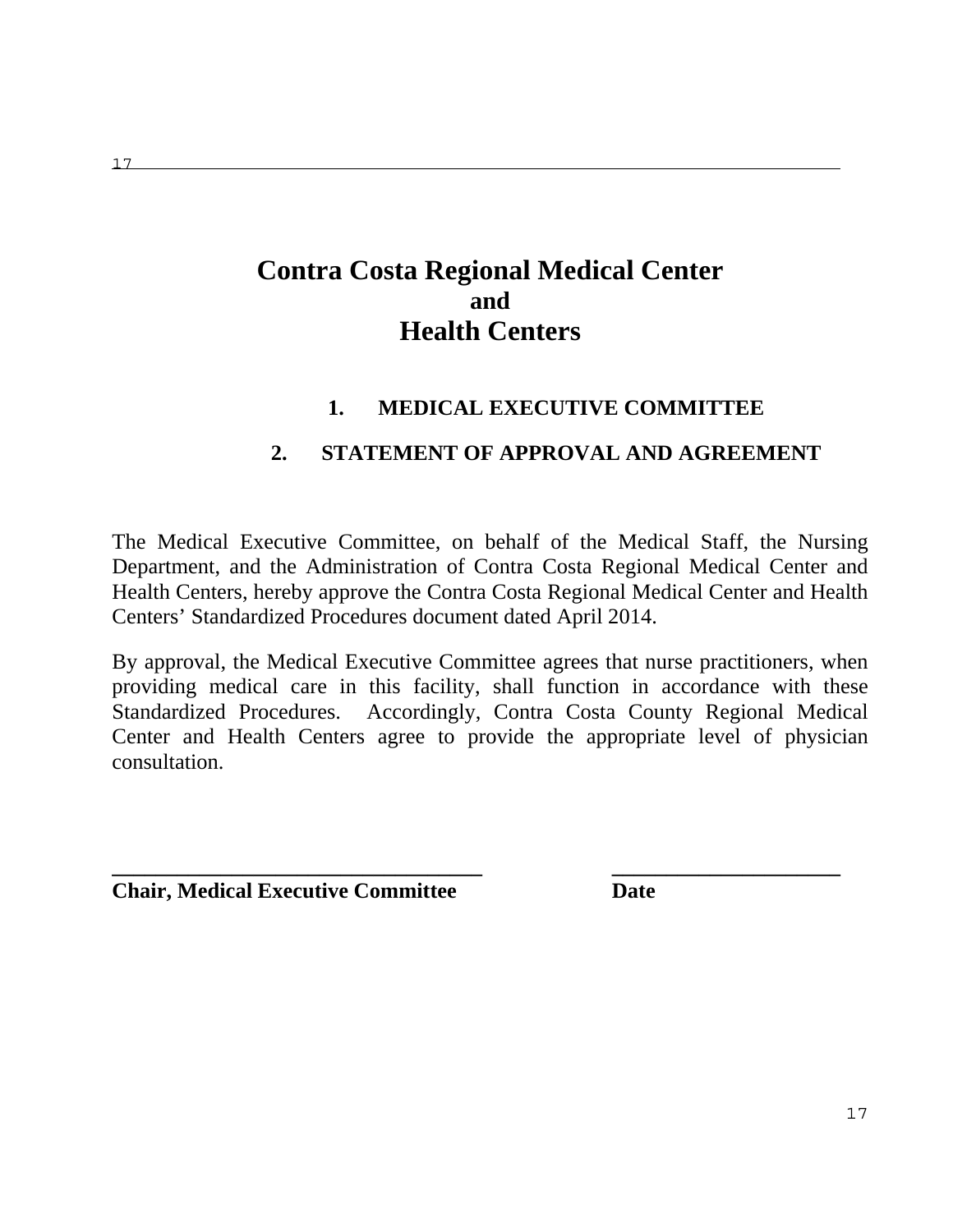## **Contra Costa Regional Medical Center and Health Centers**

## **3. INTERDISCIPLINARY PRACTICE COMMITTEE**

## **4. STATEMENT OF APPROVAL AND AGREEMENT**

The Interdisciplinary Practice Committee, on behalf of the Medical Staff, the Nursing Department, and the Administration of Contra Costa Regional Medical Center and Health Centers, hereby approve the Contra Costa Regional Medical Center and Health Centers' Standardized Procedures document dated April 2014.

By approval, the Interdisciplinary Practice Committee agrees that nurse practitioners, when providing medical care in this facility, shall function in accordance with these Standardized Procedures. Accordingly, Contra Costa County Regional Medical Center and Health Centers agree to provide the appropriate level of physician consultation.

**\_\_\_\_\_\_\_\_\_\_\_\_\_\_\_\_\_\_\_\_\_\_\_\_\_\_\_\_\_\_\_\_\_\_ \_\_\_\_\_\_\_\_\_\_\_\_\_\_\_\_\_** 

**Chair, Interdisciplinary Practice Committee Date**